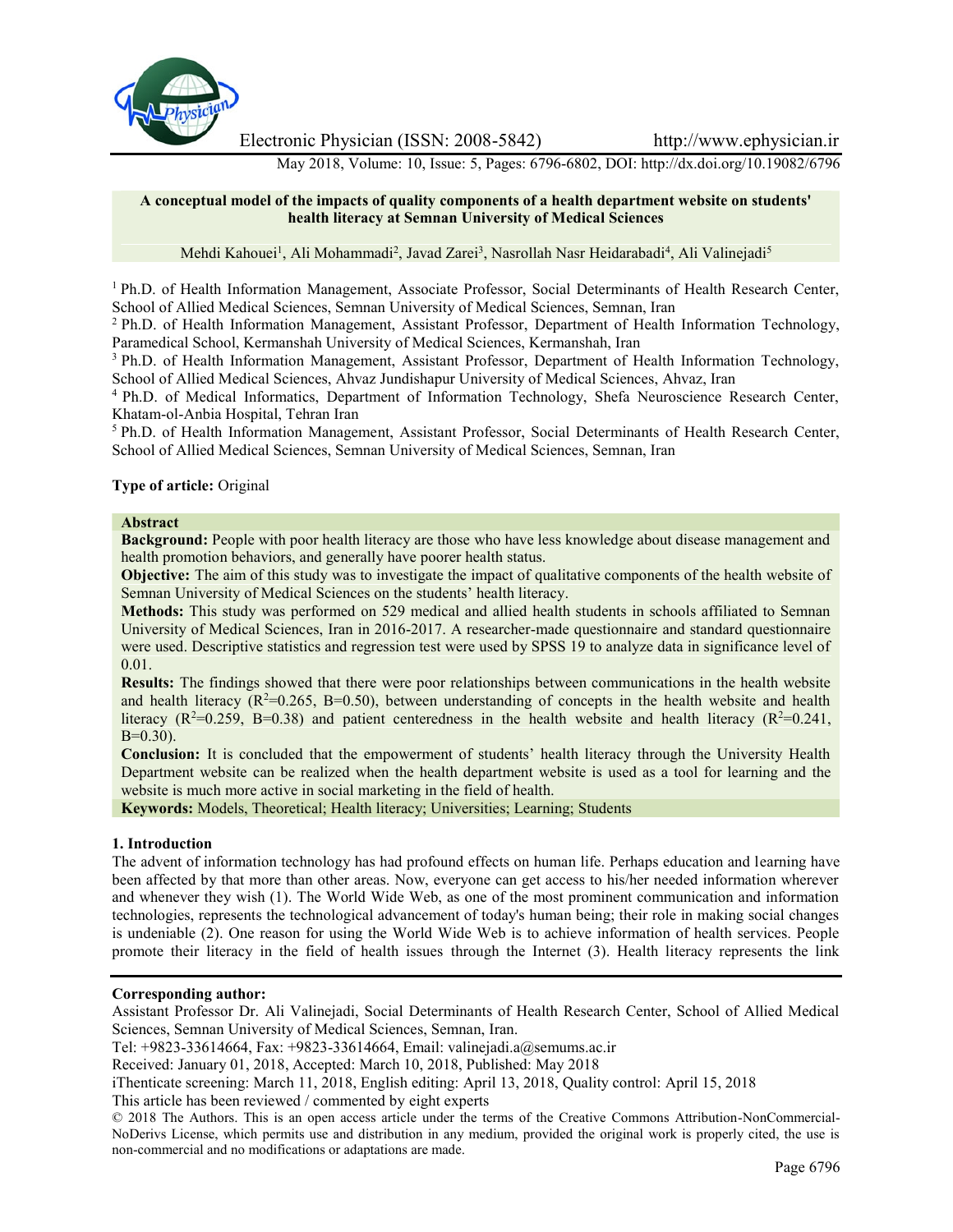between literacy and health. People with poor health literacy are those who have less knowledge about disease management and health promotion behaviors and generally have poorer health status (4). Inadequate health literacy increases the inefficacy of health care. So low-educated people use less preventive services and are at risk (5). More emphasis on well-informed and active healthcare users has led to ensuring that people's access to health information is proposed as an important goal for health services (6). Many studies consider the content of health-related websites to be the most important factor of the success in achieving health information (7). Due to the increasing growth of information on websites, designing and creating a website that in the best way satisfies the users' needs for health literacy seems necessary; so the lack of proper design of information content leads to the users' waste of time and money spent inefficaciously (8). University websites are the most important communication tools for introducing and communicating with universities at national and international levels. Regular reviewing and evaluating websites structurally and contently, followed by recognizing their strengths and weaknesses, will provide a good strategy for policy and decision making (9). The content of a university website includes information and capacities and services that a university offers through a website. Considering that the main users of such websites are mostly faculty members and students, the content of these websites should be such that they can meet the information needs of their users (10). Therefore, the aim of this study was to investigate the impact of qualitative components of the health website of Semnan University of Medical Sciences on the students' health literacy.

# **2. Material and Methods**

# *2.1. Sample and setting*

Participants in this study were medical and allied health students of Semnan University of Medical Sciences in Iran. The research was conducted over five months, from December 2016 to May 2017. The census method was used and the sampling method was not used in the current study. A total of 832 questionnaires were distributed; 529 were returned, which represented a response rate of 63.5%.

# *2.2. Measures*

The questionnaire used in this study was developed by the authors, after reviewing the related literatures. The questionnaire included three parts. The first part included 7 questions and was related to demographic information (sex, age, education, computer skills, general health status, the frequency of the use of website and the frequency of the use of Telegram application. The second part was divided into three sections; the first section included 3 questions and comprised a scale to measure the attitudes of the students in relation to the understanding of concepts in the website (the understanding of physical, mental and emotional health, the understanding of scientific and medical information, the website's awareness of students' needs); the second section included 5 questions and measured communications in the website (communication with other people in health issues, obtaining healthrelated information, referring to other websites to answer to health-related questions, communication with website by telegram , inserting questions related to health topics within the web site and to find their answers) ; and the third section comprised 4 questions and evaluated patient centeredness in the website (making informed decisions to solve health problems, evaluating the validity of information resources related to health issues and evaluating health care services offered, patients to be supported by their friends and family). Attitudes on the second part were measured on a 5-point Likert type scale, where completely disagree  $=1$ , disagree  $=2$ , neither disagree nor agree  $=3$ , agree  $=4$ and completely agree =5. The questionnaire was reviewed for content validity through the content validity index (CVI), and evaluated by 10 experts, who offered feedback in relation to the simplicity and clarity of questions, and the relationship between questions. The questionnaire was then pilot tested on 35 students, randomly selected from medical and allied health schools. Participants in the pilot study were excluded from the study. Internal consistency was expressed as Cronbach's alpha 0.743 for the section of the understanding of concepts in the website, 0.815 for the section of communications in the website; and 0.687 for the section of patient centeredness in the website. Next, further revisions were made and some statements were rephrased. The third part was an adult health-literacy questionnaire designed by Montazeri et al. (11). The third part was divided into five sections. The first section comprised 6 items to measure the attitudes of the students in relation to the impact of the health department website on the students' access to health information. Attitudes on each item were measured on a 5-point Likert type scale, where Never =1, rarely =2, sometimes =3, most of the time =4 and always =5. The second section included 4 items related to reading health information on websites. Attitudes on each item were measured on a 5-point Likert type scale, where very hard  $=1$ , hard  $=2$ , not easy and not hard  $=3$ , easy  $=4$  and very easy  $=5$ . The third section included 7 items related to comprehension of health information. Attitudes on each item were measured on a 5-point Likert type scale, where never  $=1$ , rarely  $=2$ , sometimes  $=3$ , most of the time  $=4$  and always  $=5$ . The fourth section comprised 3 items related to the assessment of health information. The fifth section included 13 items related items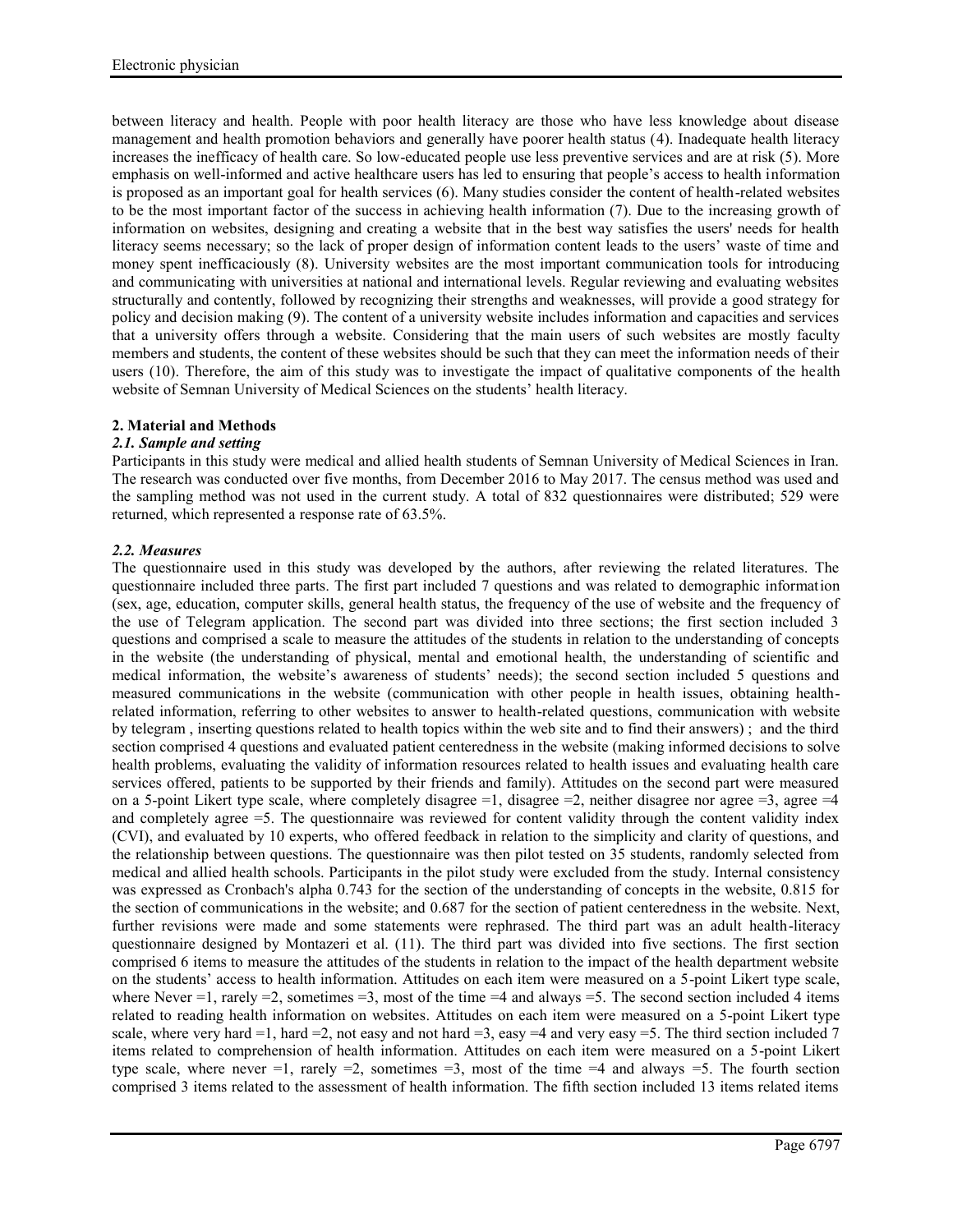to decision making and usage of health information. Attitudes on the third, fourth and fifth sections were measured on a 5-point Likert type scale, where never =1, rarely =2, sometimes =3, most of the time =4 and always =5.

## *2.3. Procedure*

The anonymous questionnaire was distributed among students in medical and allied health schools and they were asked to complete the questionnaire and return them to the researcher within 72 hours.

### *2.4. Data analysis*

To determine the distributions of responses, SPSS version 19 (SPSS Inc., Chicago, Illinois, USA) was used to perform descriptive statistics. Regression test were used to analyze data in significance level of 0.01.

#### *2.5. Ethical consideration*

Ethics approval was obtained from the Ethics Committee of Semnan University of Medical Sciences (Ref. no.: IR.SEMUMS.REC.1395.204). A covering letter was prepared for distribution with the survey document, which described the purposes of the study and explained that a response to the survey would indicate the consent of the participant to take part in the research. It also assured participants of the confidentiality of their responses.

#### **3. Results**

The participants' mean age was 21.37 years. Of these, 304 (57.5%) were female, 353 (67.1%) were undergraduates, and 206 (39%) had moderate computer skills. In all, 271 (51.2%) had good general health. As regards website use, 230 (43.5%) used the website monthly, and 315 (59.5%) used Telegram daily. The findings showed that there was a poor relationship between communications in the health website and health literacy ( $R^2=0.265$ ) (Figure 1). There was a poor relationship between understanding of concepts in the health website and health literacy ( $R^2=0.259$ ) (Figure 2). There was a poor relationship between patient centeredness in the health website and health literacy  $(R<sup>2</sup>=0.241)$  (Figure 3). The findings showed that there were significant correlations between the qualitative elements of the health website  $(p<0.001)$  (Figure 4).



**Health literacy** 



Figure 1. Regression between communications in the health website and the health literacy among the study subjects.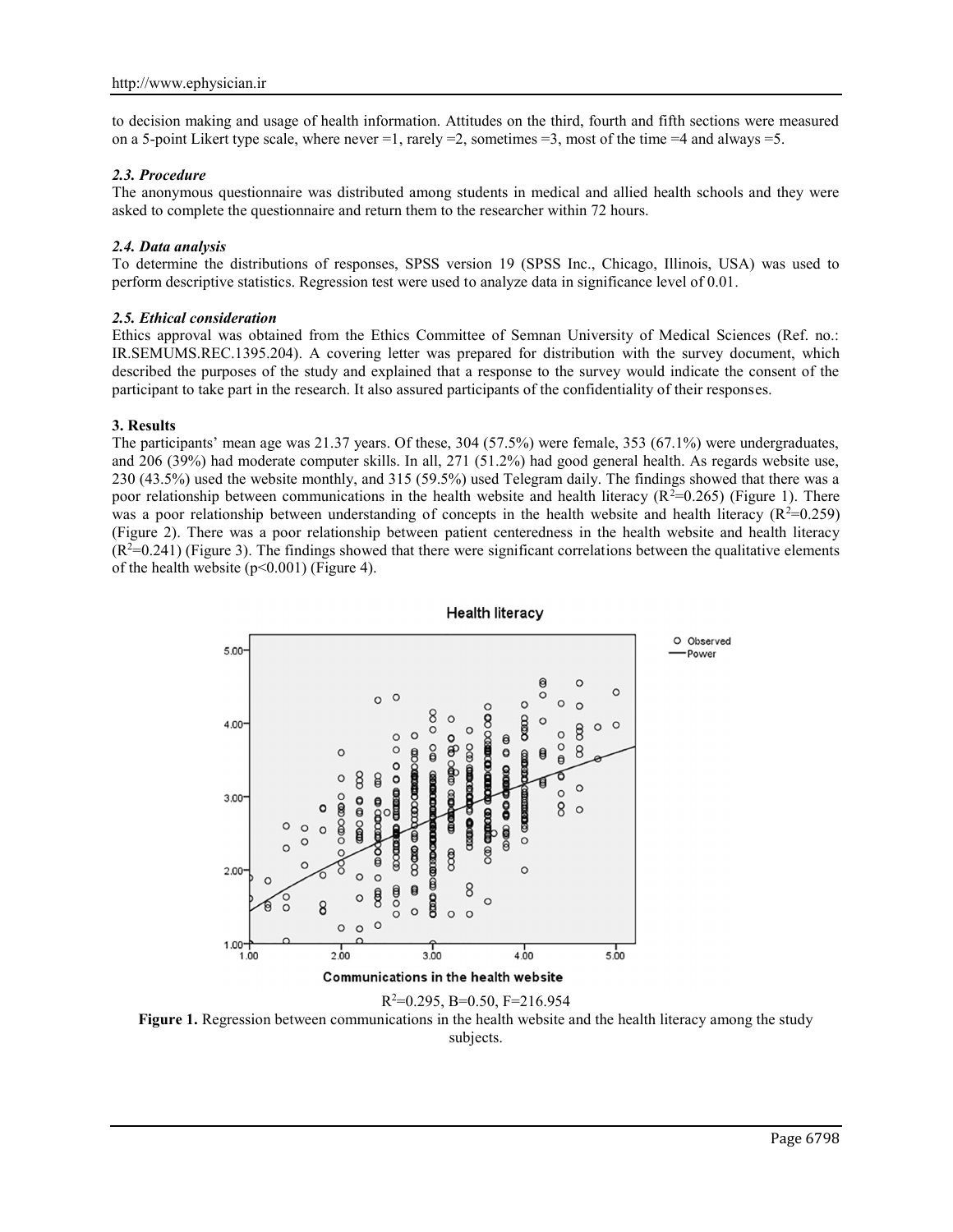

R <sup>2</sup>=0.259, B=0.38, F=180.892

**Figure 2.** Regression between the understanding of concepts in the health website and the health literacy among the study subjects.



**Figure 3.** Regression between patient centeredness in the health website and the health literacy among the study subjects.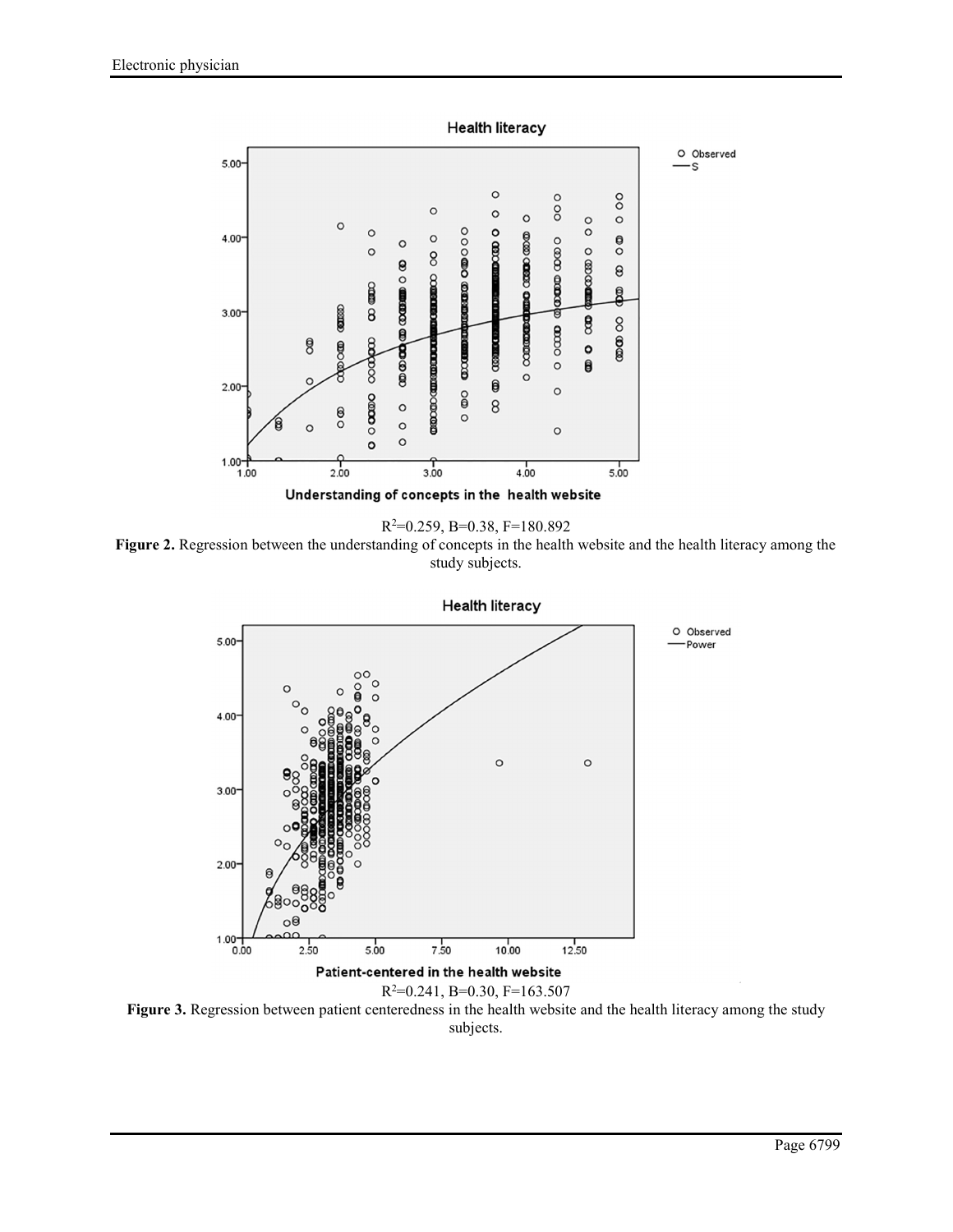

**Figure 4.** Correlations between the qualitative elements of the health website and their relationships with the students' literacy.

### **4. Discussion**

This study was performed to investigate the impact of qualitative components of the health website of Semnan University of Medical Sciences on the students' health literacy. Although there was a poor relationship between the quality of the website and students' health literacy, however, the results of this study showed that 50% of change of health literacy of students through the health website depends on the status of communication between users in the website space. It seems that the strong interactions between users on the web, lead the feedback mechanism and the tools for sharing information among students to become user-friendly. This helps to establish an active interaction among students, be provided their satisfaction with health information, and be satisfied that their needs are predicted in this regard (8). Devine's study results confirm the findings of this study. He found that website users could easily ask each other questions at the website, and answer each other until they refer to another website (12). Findings show that interactive services such as chat rooms or questioning online by the help of websites make health information accessible to all (10). Students, through the website, have easy access to health information such as diseases and their symptoms, physical and behavioral abnormalities, prevention of diseases and health promotion, and learning therapeutic procedures (13). Reading is a complex skill that involves understanding and thinking (14). This study showed that there was a poor relationship between the understanding of concepts on the website and the students' health literacy; so that 38% of changes in improving the health literacy of the students through the website are associated with the students' perceptions of the concepts found on the university health website. It seems that if health information available on the website is based on medical protocols and experts' opinions, this will affect their ability to learn the content of the text and find out the message available on the website. (15) Regarding that reading is constituted from two processes related to one another, such as knowing a word (or the speech), as well as understanding that word (16), hence the findings of this study reveal that students learn, by the help of a website, to be informed about health information through the text. Students' familiarity with health concepts is one of the characteristics that contributes to the ability of students to engage successfully with a health care system (17). As a result, the university health website should necessarily regulate the connection with students based on their actual health literacy. In this regard, the simple and understandable written contents can be used on the website. Otherwise, the average literacy of students will remain at the boundary level of literacy. Students with this level of health literacy will often have an erroneous understanding of health information and fail to be aware of their rights and responsibilities (18). The findings indicated that 30% of change in students' health literacy is associated to the patient-centeredness of the website. This study showed that there was a poor relationship between this aspect of the quality of the website and the students' health literacy. It seems that the existence of evidence-based information on the website in order to provide quality, complete, valuable and accurate information with the aim of empowering students leads them to identify health information and select a health activity for solving a Health Problem for Self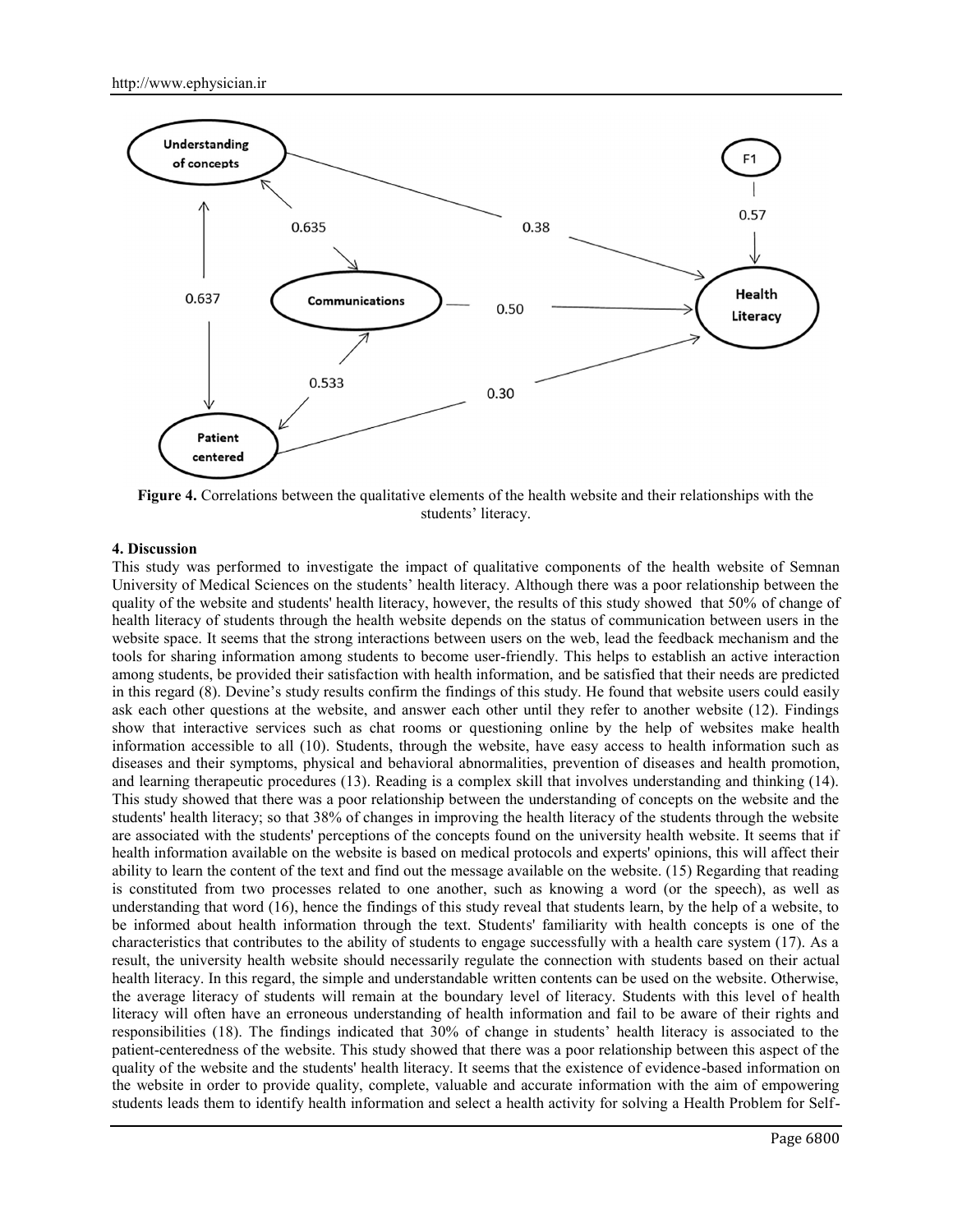Care (19). Other studies have also shown that some users did not use the website because the information sources of the websites were unclear (20, 21). The results indicate that the proper architecture of the information on the website guides significantly the students to an environment where the needed information is easily accessible (21); in that environment the students correctly perceive health information and properly assess health services. Finally, students will be more confident in the health website and make informed decisions to solve health and medical problems. Hazara & Bhandari found that the reasons for not accessing the information on the website were the following: there was a lot of information on website pages, the needed information was not easily found, there was no communication between the websites of each section (22). T findings show that each component of the website's quality affects the students' health literacy and from these components, the website's communication feature is more effective on the students' health literacy.

# **5. Strengths and limitations**

This study has several implications. First, the results of this study showed that empowering students to benefit from the complex medical system, reading, listening, analyzing, deciding, and the ability to use these skills in health settings through the university health website occurs when the university health website contains well-written and available teaching materials for students. Secondly, the university health website should be compatible with its internal users. So if a university wants to increase the health literacy of students through its website, it should use a user-centric, comprehensive approach to designing and developing a website. This study has a number of limitations, the first limitation is that the study used a user-driven methodology to assess the quality of the website of the health sector, which is only perceived by users, and that is not easy, because the quality of the website cannot be evaluated based on the understanding of users. The second limitation is related to the low number of participants. The study would be better conducted with a high volume of participants. The third limitation is that there is no golden standard to assess the functionality of a website, so different methods of gauging, measure different aspects of a given website's capabilities. In spite of the above limitations, this study emphasizes the importance of training and designing a university website for the health department of a university, using e-health software.

# **6. Conclusions**

It is concluded that the empowerment of students' health literacy through the University Health Department website can be realized when the health department website is used as a tool for learning and the website is much more active in social marketing in the field of health.

# **Acknowledgments:**

Research reported in this publication was supported by a grant [ref. no.: 1187] from Semnan University of Medical Sciences, Semnan, Iran. We would like to thank the Clinical Research Development Unit of Kowsar and Amiralmomenin Educational, Research and Therapeutic Centers of Semnan University of Medical Sciences for providing facilities to this work.

# **Conflict of Interest:**

There is no conflict of interest to be declared.

# **Authors' contributions:**

All authors contributed to this project and article equally. All authors read and approved the final manuscript.

# **References:**

- 1) Khan HU, Awan MA. Possible factors affecting internet addiction: a case study of higher education students of Qatar. Int J Bus Inf Syst. 2017; 26(2): 261-76. doi: 10.1504/IJBIS.2017.086339.
- 2) Sandhu SK. An interpretative flexibility analysis of internet as a learning practice among tertiary education students. Int J Educ Manag Study. 2016; 6(4): 420.
- 3) Lawrentschuk N, Abouassaly R, Hewitt E, Mulcahy A, Bolton DM, Jobling T. Health information quality on the internet in gynecological oncology: a multilingual evaluation. Eur J Gynaecol Oncol. 2016; 37(4): 478-83. doi: 10.1245/s10434-011-2137-x.
- 4) Couture ÉM, Chouinard MC, Fortin M, Hudon C. The relationship between health literacy and quality of life among frequent users of health care services: a cross-sectional study. Health Qual Life Outcomes. 2017; 15(1): 137. doi: 10.1186/s12955-017-0716-7. PMID: 28683743 PMCID: PMC5500997.